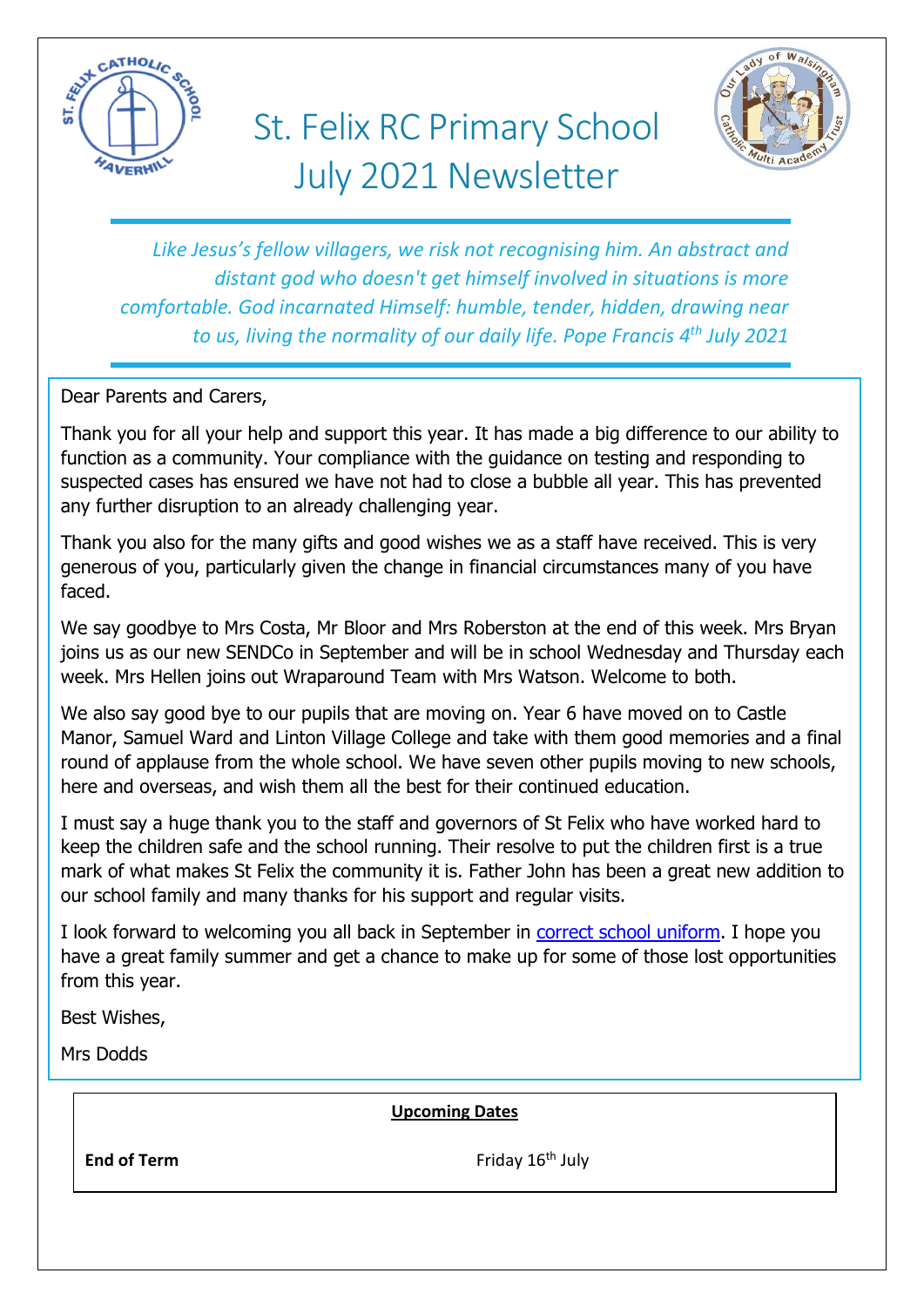

Please get involved with our Ten in Ten challenge. Using the library can overcome the challenge of accessing books regularly.

Chances to write will also help to rebuild stamina lost during lockdown. There are many ways to do this - lists, diaries, postcards, stories and fact files. They create great memories to enjoy years later.

### **Art in the Style of Giacometti**

Pupils in UKS2 have combined their love of sport and their study of Alberto Giacometti. It has been fascinating watching the shapes evolve.

Kuba explained the project, "We had to mould a piece of clay into the base of a trophy, then model the metal wire into a statue and stick tape so they don't fall apart. Then we mould the newspaper layer. I am proud of what I have achieved. Giacometti sculpture is the inspiration for our sport trophies."



The engagement has been fantastic and the supportive nature of the project means that artistic achievement is within the reach of all. Let's hope the standard of summer sport is just as high.

## **Echoes of geckos in LKS2**

What does a gecko eat?

An innocent question but one which was eloquently answered by a gecko himself.

LKS2 have been studying food chains and thinking about predators and prey. On paper the difference between plants and animals is not so very great. However, it is a different story when you are feeding live crickets to a gecko and the cruel reality of nature is there before you.

The pupils were mesmerised when Mars the Gecko called in for the morning to say hello and share his interesting dietary habits and was a hit with everyone …except the crickets!



#### **Transition Mornings**

It wasn't a normal transition morning due to Covid bubble restrictions but the pupils had the opportunity to meet their new teacher and class. Luckily, we have a vast field and the weather was on our side.

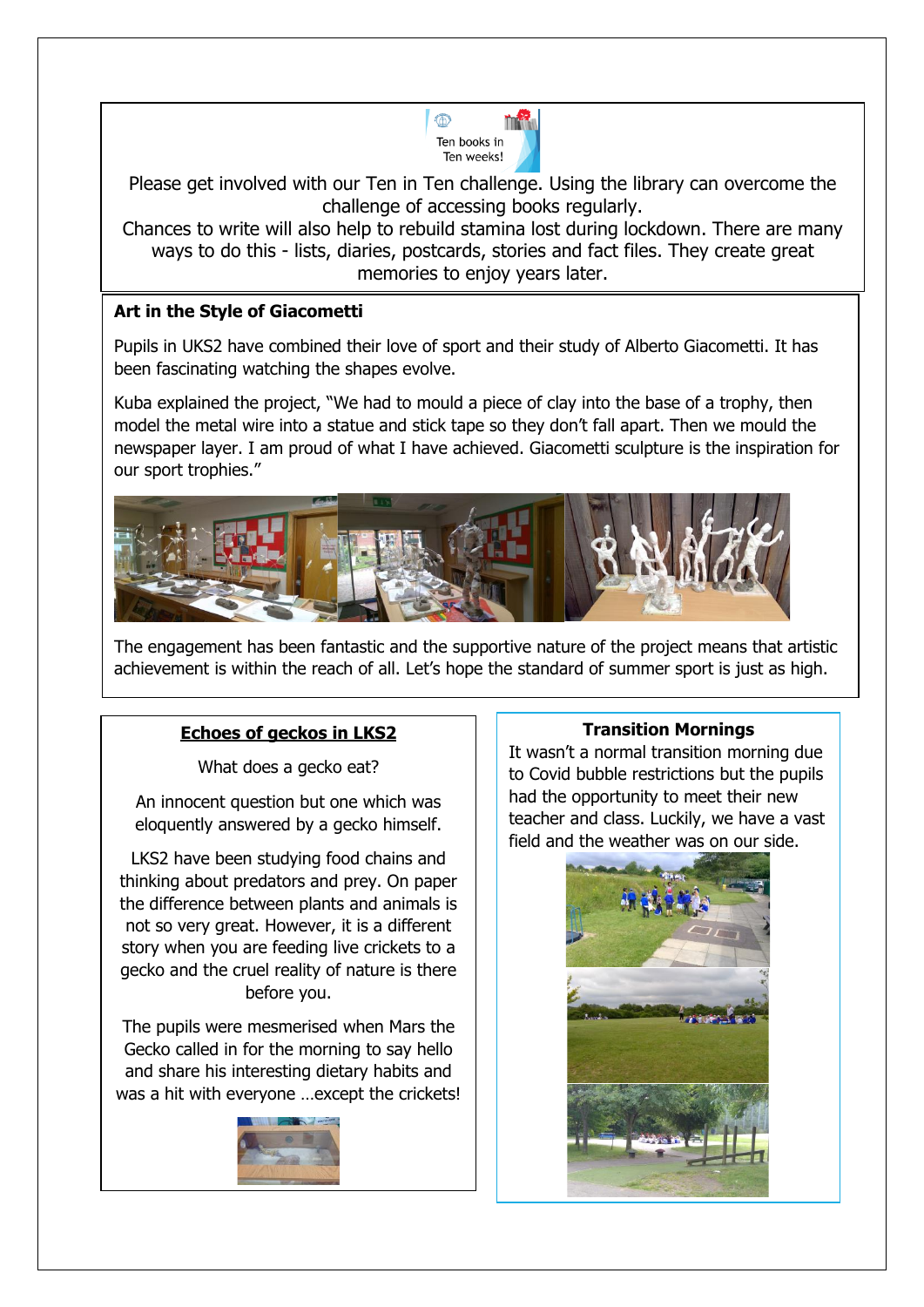# St Felix Dates for 2021-22

## Autumn Term: **2021-22**

Back to School and September 2nd September Y5 Swimming Starts Tuesday 7<sup>th</sup> September am New Term Mass in Church Tuesday 7<sup>th</sup> September 1:30pm Meet the Teacher Open Morning KS2 Information Evening / Kingswood Info Monday 13<sup>th</sup> September from 5:30pm Kingswood – Y5 Residential Wed 22<sup>nd</sup> – 24<sup>th</sup> September Harvest Mass in Church (Parents Welcome) Friday 8<sup>th</sup> October 1:30pm Parent Partnerships Tuesday 19<sup>th</sup> October Half Term **Friday 22<sup>nd</sup>** - Friday 29<sup>th</sup> October Autumn Parent Consultations November 1<sup>st</sup> – November 4th EYFS Open Morning – New Parents Tuesday 9th November 9:30-10:30am Remembrance Service at Haverhill Cemetery Thursday 11<sup>th</sup> November TBC Advent Wreath Service in School Monday 29th November 9.15am Reconciliation Service Thursday 9<sup>th</sup> December 2pm Christmas Tableaux and Carols KS2 led Thursday 16<sup>th</sup> December 1:30pm **End of Term** Friday 17th December

End of Term

Jubilee Bank Holiday To be confirmed Half Term 30<sup>th</sup> May – 3<sup>rd</sup> June

Thurs 9<sup>th</sup> September 9:15-9:45am Y1-Y6 only

PD Day **EXECUTE:** Mednesday 1<sup>st</sup> September– staff only Back to School  $\qquad \qquad$  Thursday  $2^{nd}$  September – pupils PD Day Friday 22<sup>nd</sup> October – staff only Half term 25<sup>th</sup> – 29<sup>th</sup> October End of Term Friday  $17<sup>th</sup>$  December

PD Day **Tuesday 4<sup>th</sup> January** – staff only Back to School Wednesday 5<sup>th</sup> January - pupils Half Term 21st – 25th February Friday 8<sup>th</sup> April

PD Day Monday 25<sup>th</sup> April – staff only Back to School Tuesday 26<sup>th</sup> April – pupils End of Term  $W$ ednesday  $20<sup>th</sup>$  July – pupils PD Day Thursday 21<sup>st</sup> July – staff only